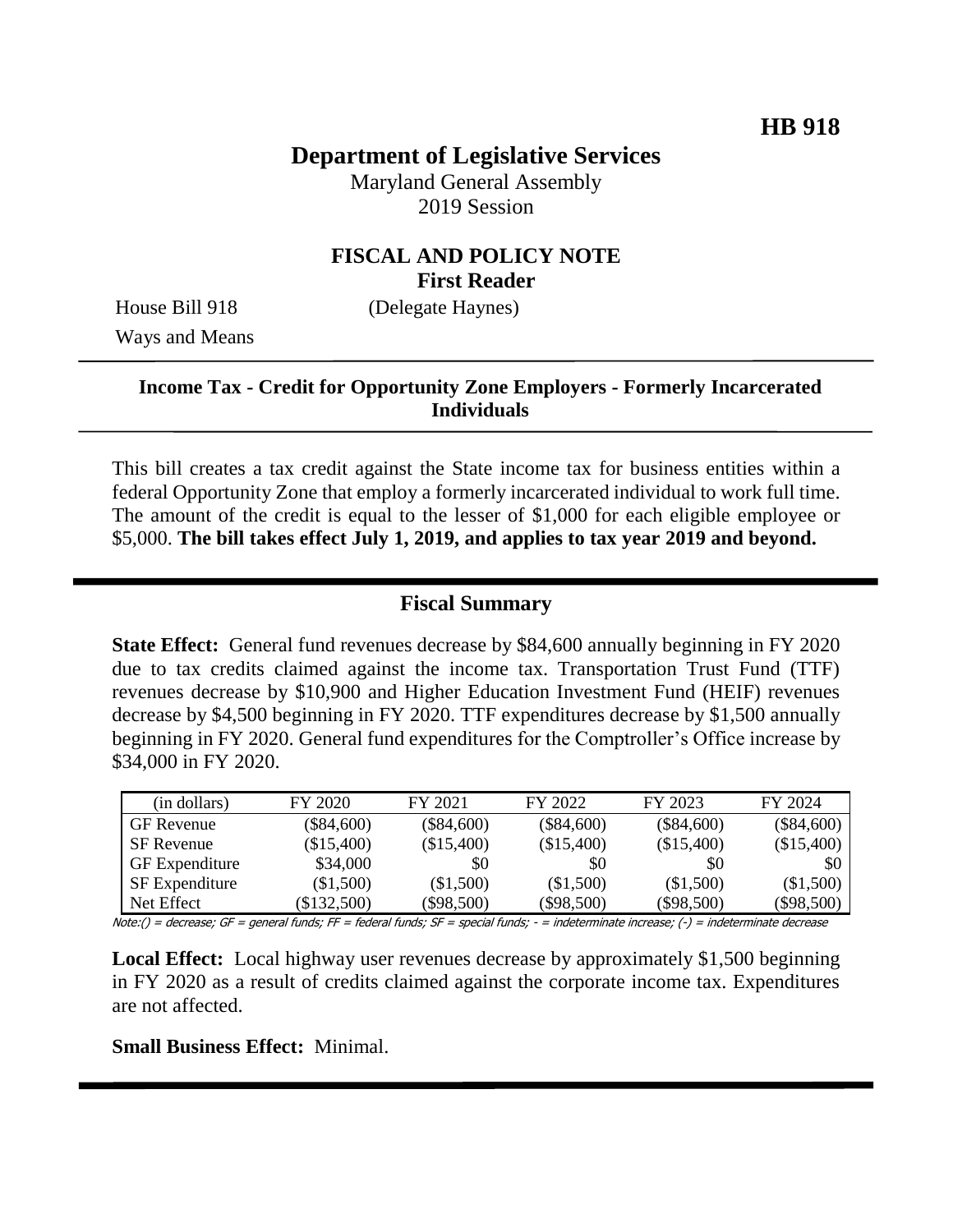## **Analysis**

**Bill Summary:** A qualified employer may not claim the credit for a qualified employee who is hired to replace a laid-off employee or an employee who is on strike. A tax-exempt organization may receive a refundable credit; otherwise, the tax credit is nonrefundable and may not be carried over to any other taxable year.

**Current Law:** The State provides several employment tax credits, such as the job creation, the enterprise zone, One Maryland, veteran employees, more jobs for Marylanders, and businesses that create new jobs tax credits.

The State established the Pilot Program for the Long-Term Employment of Qualified Ex-Felons, which terminated on June 30, 2012. Under the program, business entities could receive a fidelity bond for employing a qualified ex-felon and a tax credit for wages paid to a qualified ex-felon employee. Between tax years 2007 and 2011, taxpayers claimed a total of \$76,881 in credits.

While the program terminated on June 30, 2012, the Department of Labor, Licensing, and Regulation (DLLR) continues to administer the Federal Bonding Program, which provides fidelity bonds to businesses who hire qualified high-risk applicants, including individuals with a history of arrest, conviction, or incarceration. Fidelity bonds insure the business against stealing by theft, forgery, larceny, or embezzlement. In fiscal 2015, DLLR issued 29 fidelity bonds.

**Background:** The federal Work Opportunity Tax Credit (WOTC) provides an incentive to employers to hire targeted groups of hard-to-employ individuals, including qualified ex-felons. The credit is generally 40% of the first \$6,000 of qualified wages paid to each member of a targeted group during the first year of employment and 25% in the case of wages attributable to individuals meeting only specified minimum employment levels. The credit was extended through tax year 2019. The Congressional Research Service (CRS) reported data on WOTC certifications from federal fiscal 2015-2017. **Exhibit 1** shows that approximately 3% of workers certified for the credit were ex-felons. Precise data on WOTC claims are not available from the Internal Revenue Service, but CRS notes that the Office of Management and Budget estimated that WOTC claims in fiscal 2017 were about \$1.3 billion, with corporations claiming about \$1.0 billion and individuals (including employers that claim business income and expenses on their individual tax returns) claiming about \$320 million.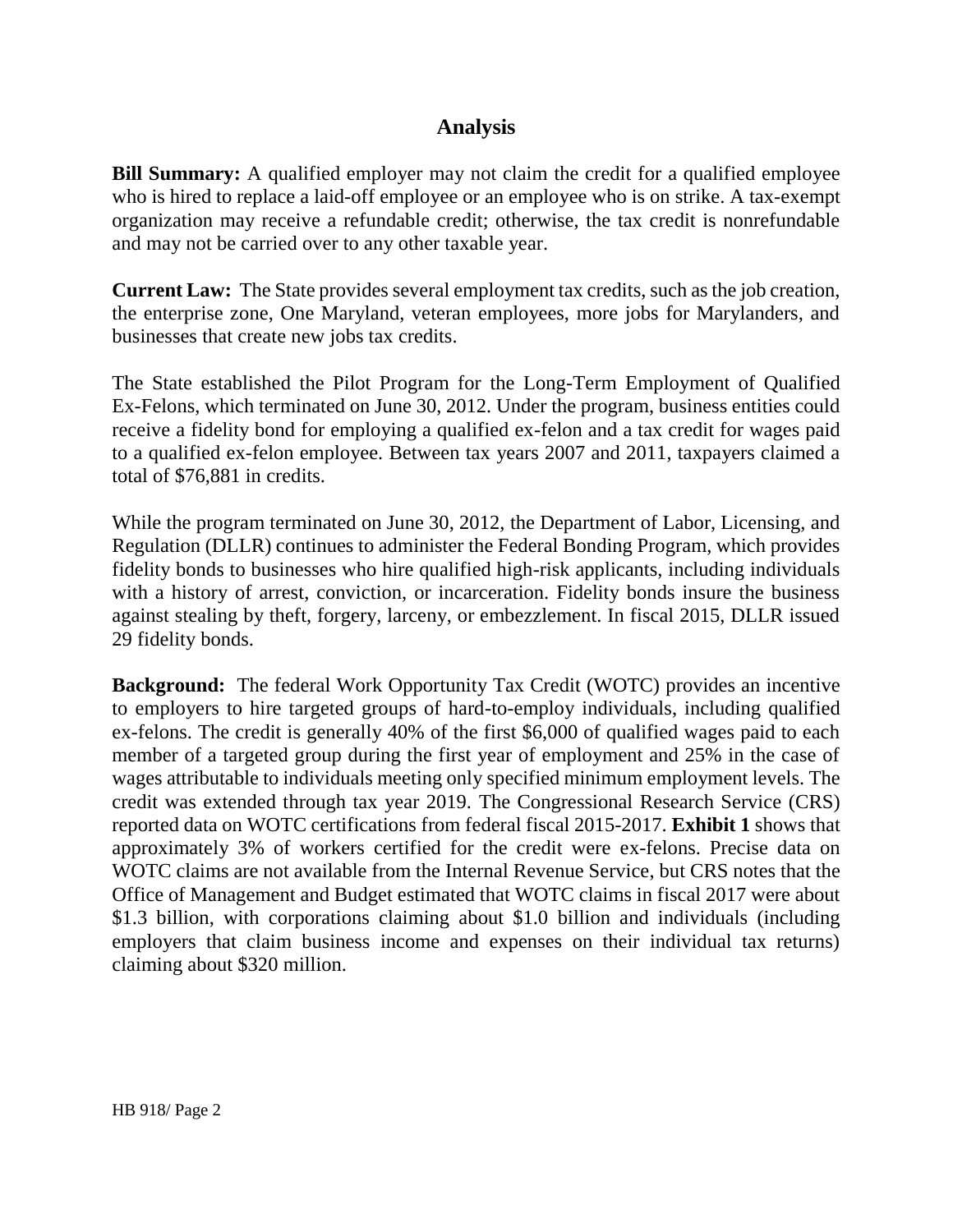## **Exhibit 1 WOTC Certifications by Target Population Federal Fiscal 2015-2017**

|                                            | <b>Fiscal 2015</b> |         | <b>Fiscal 2016</b> |          | <b>Fiscal 2017</b> |         |
|--------------------------------------------|--------------------|---------|--------------------|----------|--------------------|---------|
|                                            | Number             | Percent | Number             | Percent  | Number             | Percent |
| <b>TANF</b> Recipients                     | 76,639             | 4.00%   | 87,158             | 3.50%    | 73,065             | 3.60%   |
| Veterans                                   | 121,629            | 6.40%   | 158,083            | 6.40%    | 149,495            | 7.40%   |
| Ex-felons                                  | 53,307             | 2.80%   | 70,590             | 2.80%    | 67,862             | 3.40%   |
| <b>Designated Community Residents</b>      | 75,568             | 4.00%   | 89,155             | 3.60%    | 78,300             | 3.90%   |
| <b>Vocational Rehabilitation Referrals</b> | 27,932             | 1.50%   | 34,905             | 1.40%    | 30,831             | 1.50%   |
| <b>SNAP Recipients</b>                     | 1,381,946          | 72.90%  | 1,825,056          | 73.50%   | 1,376,325          | 68.20%  |
| <b>SSI</b> Recipients                      | 23,480             | 1.20%   | 41,797             | 1.70%    | 32,384             | 1.60%   |
| Long-term TANF Recipients                  | 131,839            | 7.00%   | 169,283            | 6.80%    | 133,148            | 6.60%   |
| Other                                      | 4,188              | 0.20%   | 8,122              | $0.30\%$ | 76,479             | 3.80%   |
| <b>Total</b>                               | 1,896,528          | 100.00% | 2,484,149          | 100.00%  | 2,017,889          | 100.00% |

SNAP: Supplemental Nutrition Assistance Program SSI: Supplemental Security income TANF: Temporary Assistance for Needy Families WOTC: Work Opportunity Tax Credit

Source: Congressional Research Service

The Federal Tax Cuts and Jobs Act of 2017 established the Qualified Opportunity Zones Program to incentivize private investment in distressed communities. Under the Act, states may nominate up to 25% of specified low-income census tracts for designation by the U.S. Treasury as Opportunity Zones. Maryland designated zones in 2018. The Administration has also established the [Opportunity Zone Leadership Task Force](https://governor.maryland.gov/wp-content/uploads/2019/01/Executive-Order.pdf) by executive order to provide guidance and coordinate efforts related to Opportunity Zone investment.

The program offers three federal tax incentives related to capital gains: (1) a temporary tax deferral for capital gains reinvested in an Opportunity Fund; (2) a step up in basis for capital gains reinvested in an Opportunity Fund, which excludes up to 15% of the original capital gain from taxation; and (3) a permanent exclusion from taxable income of capital gains from the sale or exchange of an investment in an Opportunity Fund, if the investment is held for at least 10 years. More information on the tax incentives can be found on the Economic Innovation Group's [website.](http://eig.org/wp-content/uploads/2018/02/Opportunity-Zones-Fact-Sheet.pdf)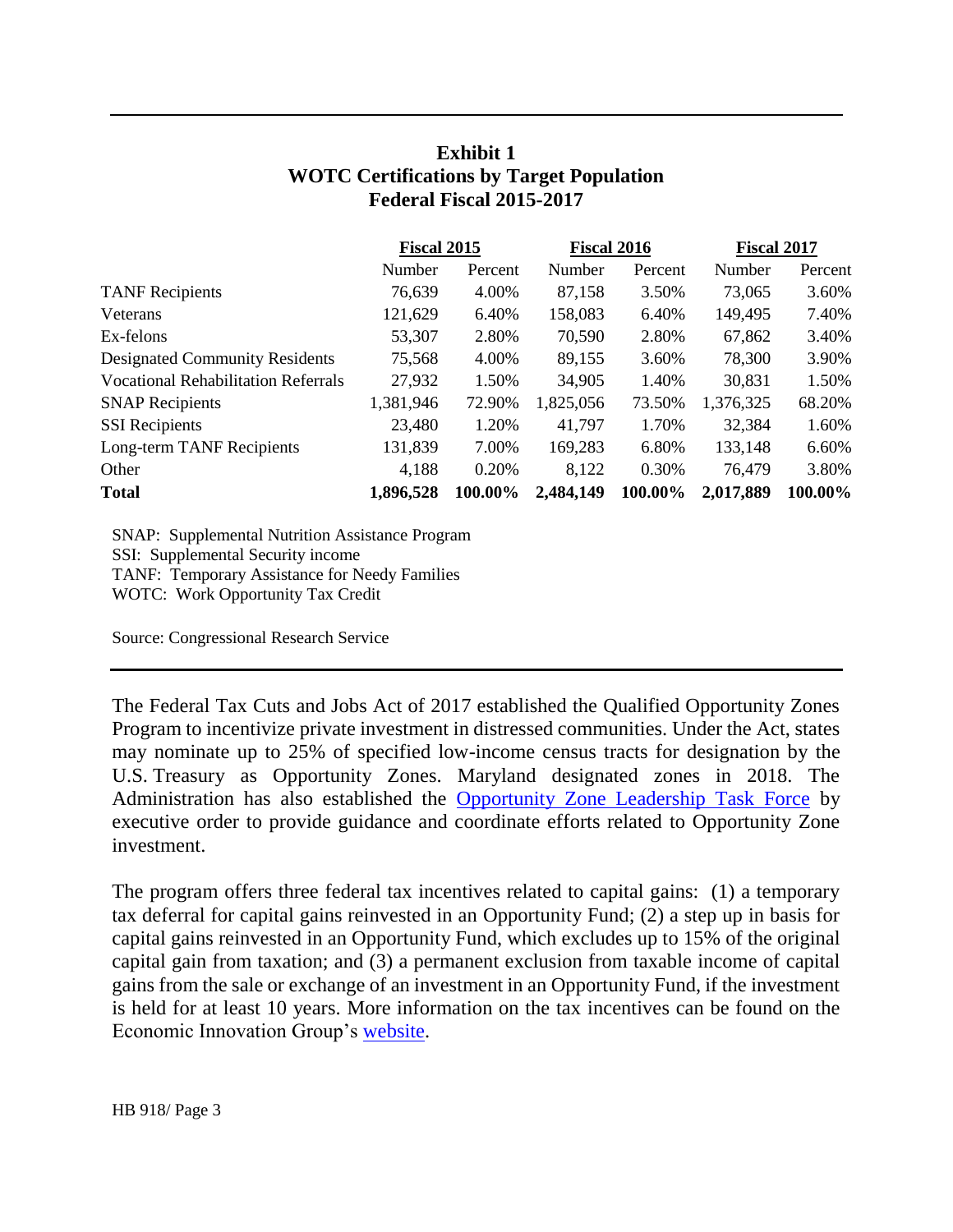**Appendix – Federal Opportunity Zones** shows the current federal opportunity zones in Maryland. Approximately 10% of Maryland's population over the age of 16 live in federal opportunity zones.

**State Revenues:** General fund, TTF, and HEIF revenues decrease beginning in fiscal 2020 to the extent that businesses in Opportunity Zones in the State claim tax credits for employing formerly incarcerated individuals. Based on WOTC certifications of ex-felons, scaled down based on Maryland's prison population and the population in federal opportunity zones in the State, the annual revenue loss is approximately \$100,000 annually. The estimate assumes that 25% of all credits are claimed against the personal income tax, with the remaining amount claimed against the corporate income tax. As a result, general fund revenues decrease by \$84,600, TTF revenues decrease by \$10,900, and HEIF revenues decrease by \$4,500 beginning in fiscal 2020. **Exhibit 2** shows the estimated State fiscal impacts resulting from the tax credit.

#### **Exhibit 2 Fiscal Impact Fiscal 2020-2024**

|                                                                                        | <b>FY 2020</b> | <b>FY 2021</b> | FY 2022      | FY 2023      | FY 2024      |
|----------------------------------------------------------------------------------------|----------------|----------------|--------------|--------------|--------------|
|                                                                                        |                |                |              |              |              |
| General Fund                                                                           | $(\$84,600)$   | $(\$84,600)$   | $(\$84,600)$ | $(\$84,600)$ | $(\$84,600)$ |
| <b>HEIF</b>                                                                            | (4,500)        | (4,500)        | (4,500)      | (4,500)      | (4,500)      |
| <b>TTF</b>                                                                             | (10,900)       | (10,900)       | (10,900)     | (10,900)     | (10,900)     |
| <b>Total Revenues</b>                                                                  | $(\$100,000)$  | (\$100,000)    | (\$100,000)  | (\$100,000)  | (\$100,000)  |
| <b>TTF Expenditures</b>                                                                | $(\$1,500)$    | $(\$1,500)$    | $(\$1,500)$  | $(\$1,500)$  | $(\$1,500)$  |
| <b>HEIF:</b> Higher Education Investment Fund<br><b>TTF: Transportation Trust Fund</b> |                |                |              |              |              |

**State Expenditures:** The Comptroller's Office reports that it will incur a one-time expenditure increase of \$34,000 in fiscal 2020 to add the credit to the personal and corporate income tax credit form. This amount includes data processing changes to the income tax return processing and imaging systems and system testing.

A portion of TTF revenues are used to provide capital transportation grants to local governments. Thus, any decrease in TTF revenues from corporate tax revenues results in a 13.5% decrease in TTF expenditures to local governments. Accordingly, TTF expenditures decrease by \$1,500 annually beginning in fiscal 2020 as shown in Exhibit 2. TTF revenues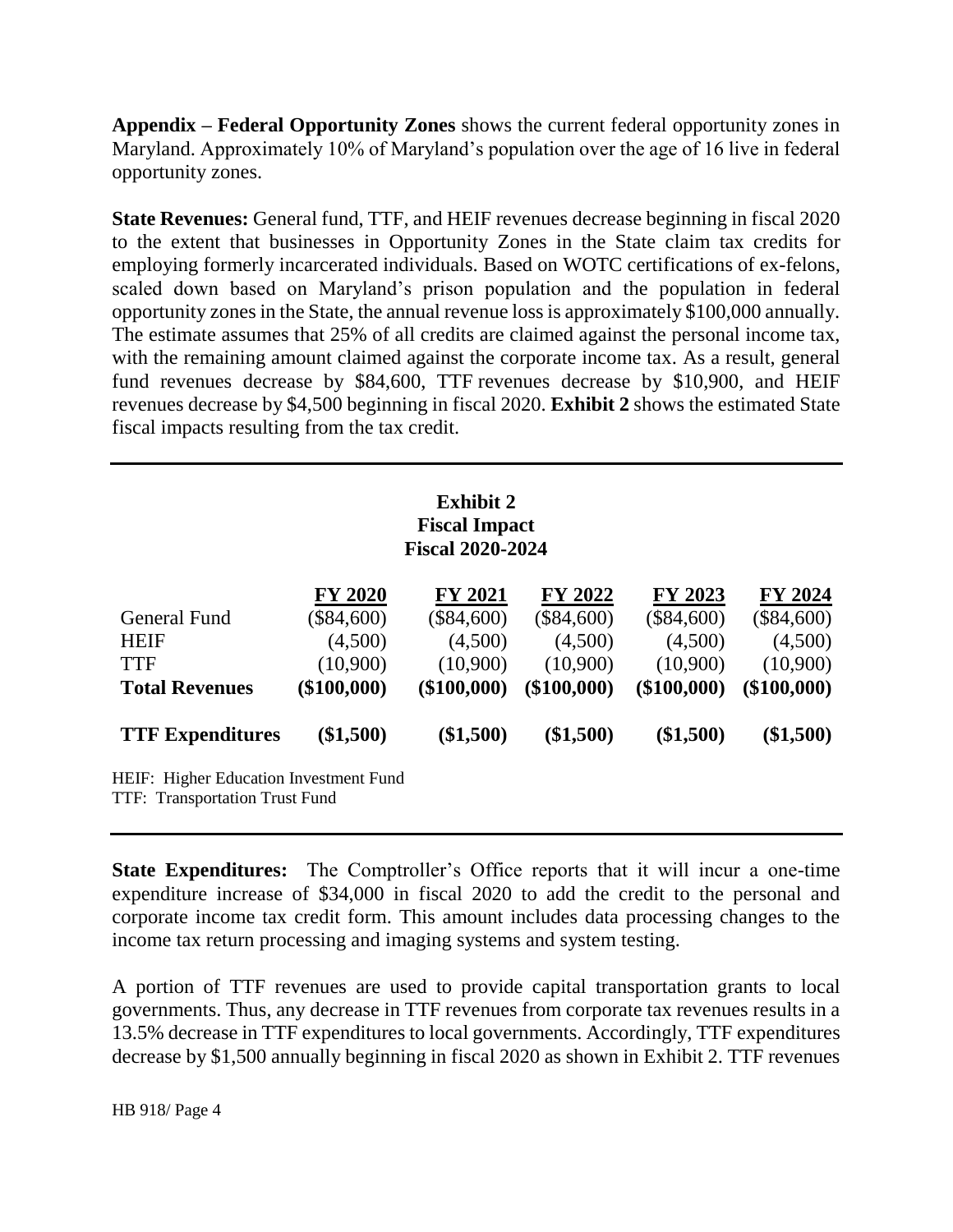also fund the State capital program; thus, a decrease in TTF revenues decreases expenditures for the State capital program.

**Local Revenues:** Local governments receive a portion of corporate income tax revenues as local highway user revenues through capital transportation grants. Under this bill, local highway user revenues decrease by approximately \$1,500 annually beginning in fiscal 2020 as a result of credits claimed against the corporate income tax.

### **Additional Information**

**Prior Introductions:** None.

**Cross File:** None.

**Information Source(s):** Comptroller's Office; Department of Public Safety and Correctional Services; Department of Information Technology; The Sentencing Project; Congressional Research Service; Department of Legislative Services

**Fiscal Note History:** First Reader - March 6, 2019 mm/hlb

Analysis by: Heather N. Ruby Direct Inquiries to:

(410) 946-5510 (301) 970-5510